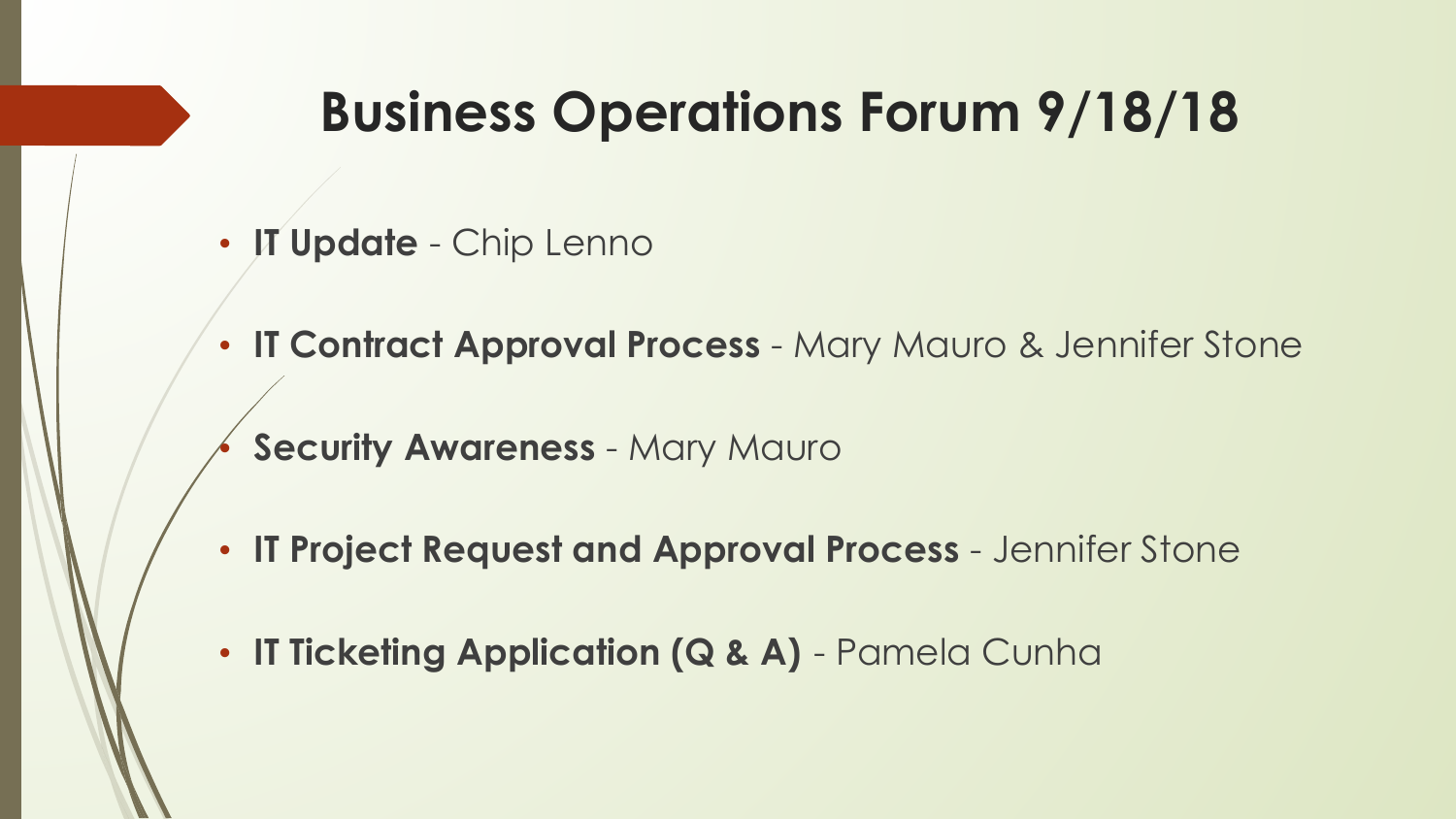# IT Update

- Current Projects
	- Digital Signatures
	- OASIS "upgrades"
	- Windows 10
	- Web Publishing
- Upcoming Projects
	- CRM (Client Relationship Management)
	- CSUMB App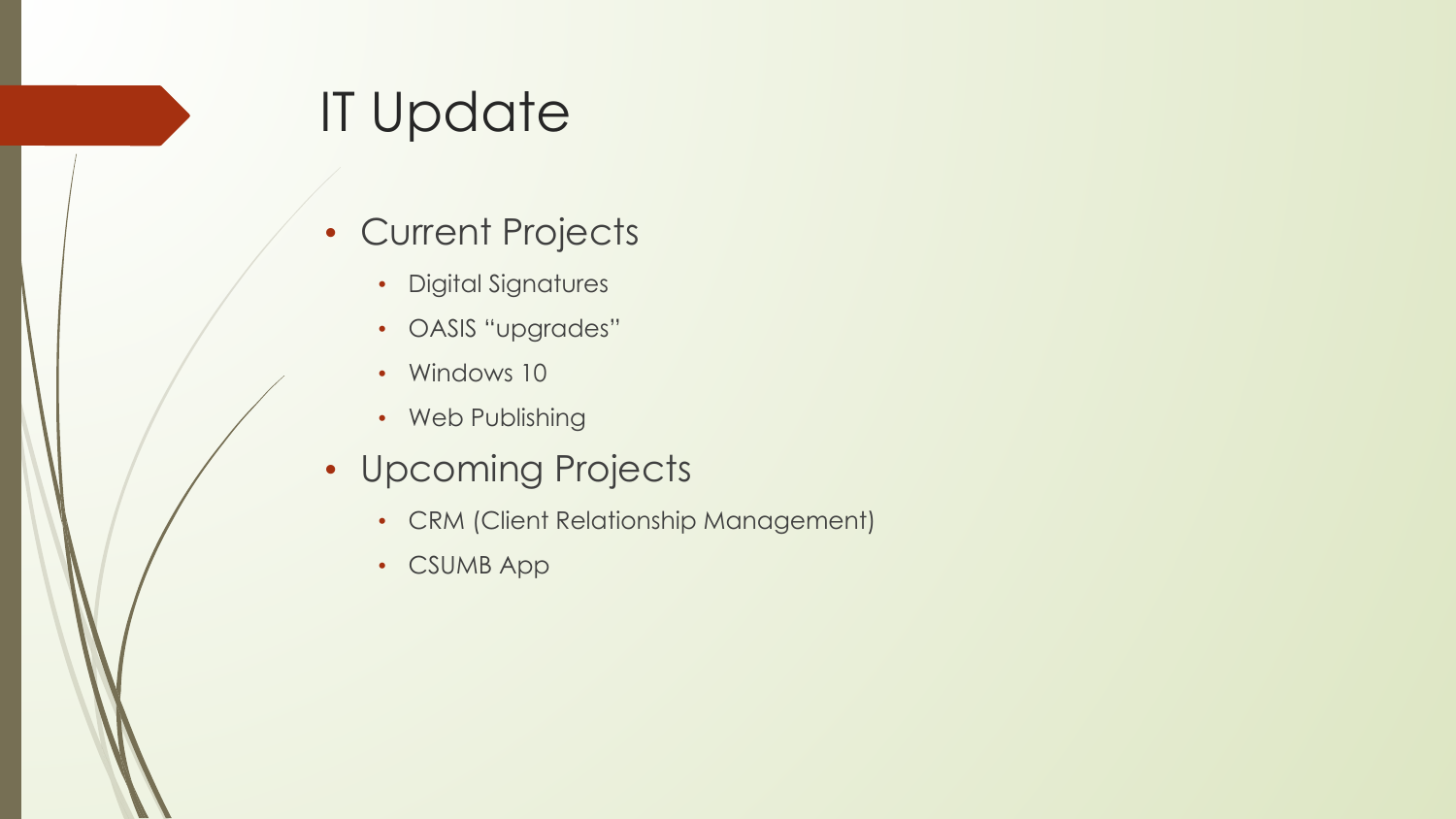# IT Contract Approval

#### **Technical Review by IT**

- Need for a new process
- Issues and Risks IT is looking for include:
	- Accessibility
	- Data security (sensitive data)
	- Cost savings
	- Best practices
	- Potential impacts to IT resources (authentication, integration, support)
- [IT Contract Approval Service Page](https://csumb.teamdynamix.com/TDClient/Requests/ServiceCatalog?CategoryID=9566)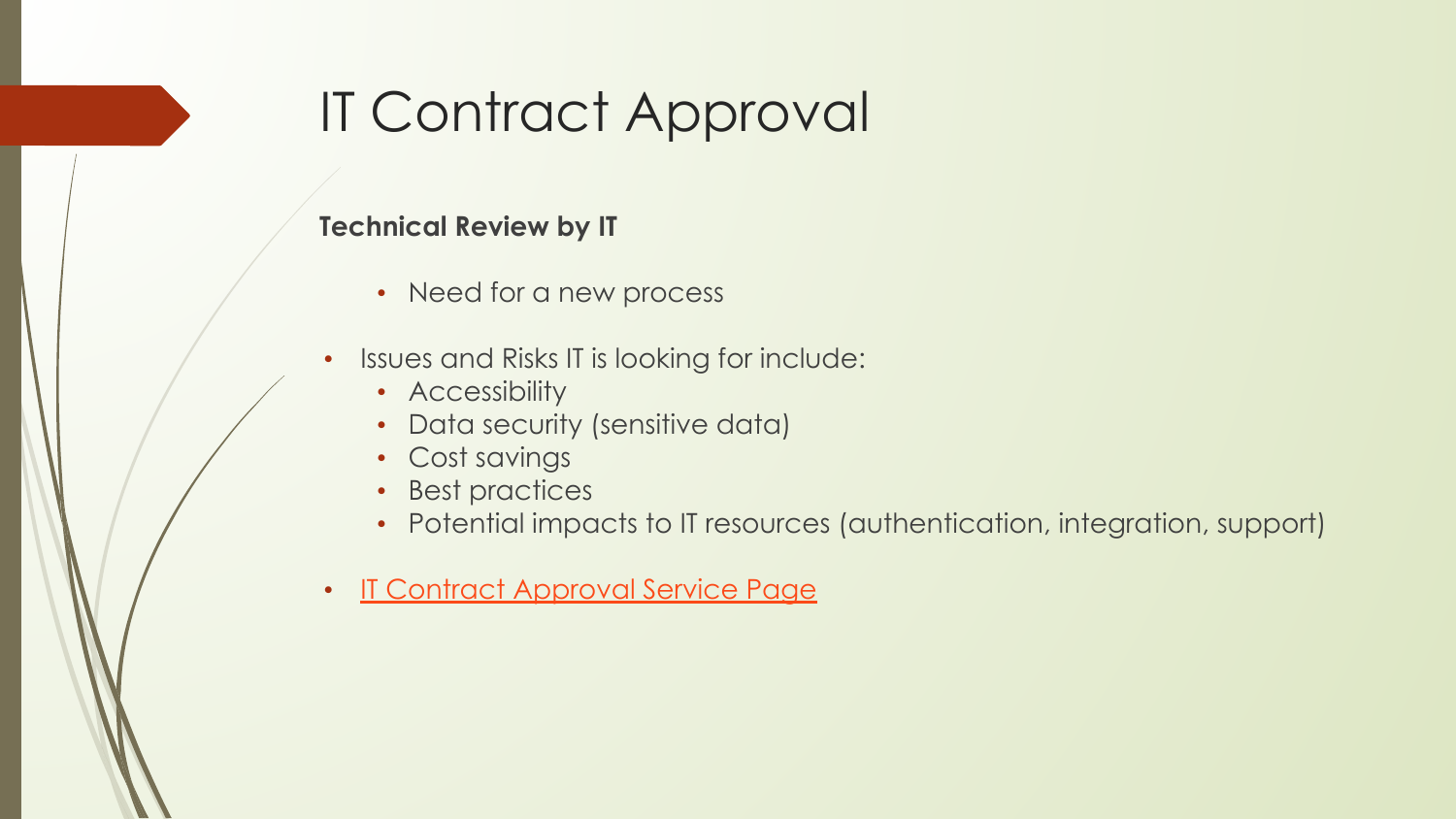### Review Process:

### **• Technical Review Includes:**

- Contract Review for any new or modified contract/service
	- CSU General Provisions
- Voluntary Product Accessibility Template (VPAT)
	- Compliance with Accessibility laws
- Data Security Confidential & Sensitive Data ([link to KB\)](https://csumb.teamdynamix.com/TDClient/KB/ArticleDet?ID=51473)
	- IT Supplemental Provisions
	- IT Risk Assessment
- **• IT Approval:**
	- Approved in TeamDynamix
	- BSS emailed approval with approved IT Supplemental Provisions
	- Requestor advised of approval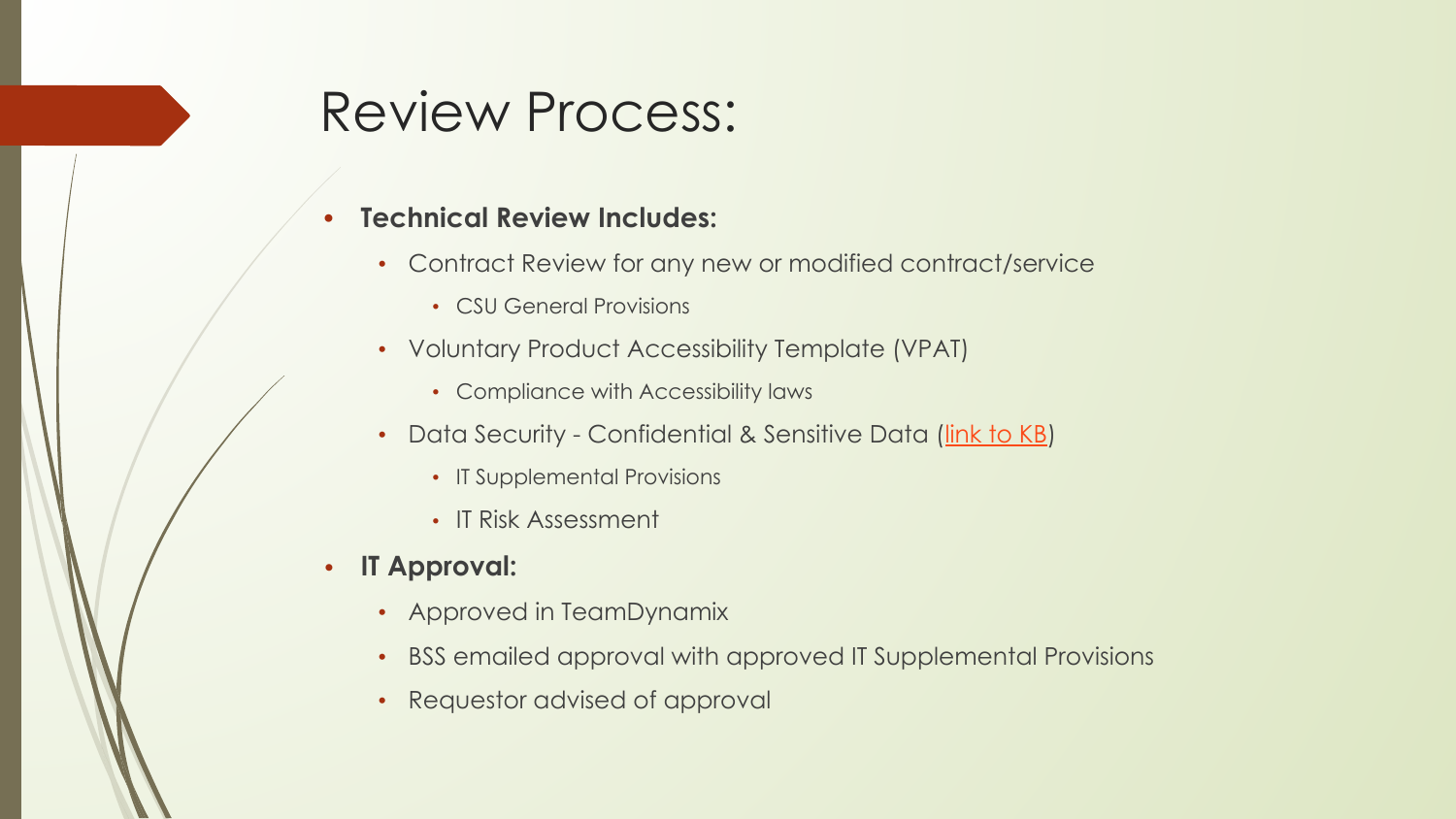## Requestor Steps :

Before submitting a new or modification to an existing contract:

- 1. Determine if the software of the service touches the campus IT network
- 2. Provide the following to the Vendor:
	- VPAT
	- CSUMB General Provisions
	- IT Supplemental Provisions \*
	- IT Risk Assessment \*
- 3. Collect from the Vendor:
	- VPAT (and IT Risk Assessment \*)
	- List of any concerns with the General Provisions and /or IT Supplemental Provisions \*
	- Vendor contract or agreement requirements with terms and deliverables
- 4. Complete IT Contract Review Form and attach:
	- VPAT (and IT RIsk Assessment \*)
	- Vendor contract
- 5. Provide clarification by replying to ticket requests via email, if necessary.
- $6.$  IT will:
	- Review Contract, VPAT and IT Risk Assessment
	- Finalize contract provisions and forward to BSS
- \* *If sensitive data is involved*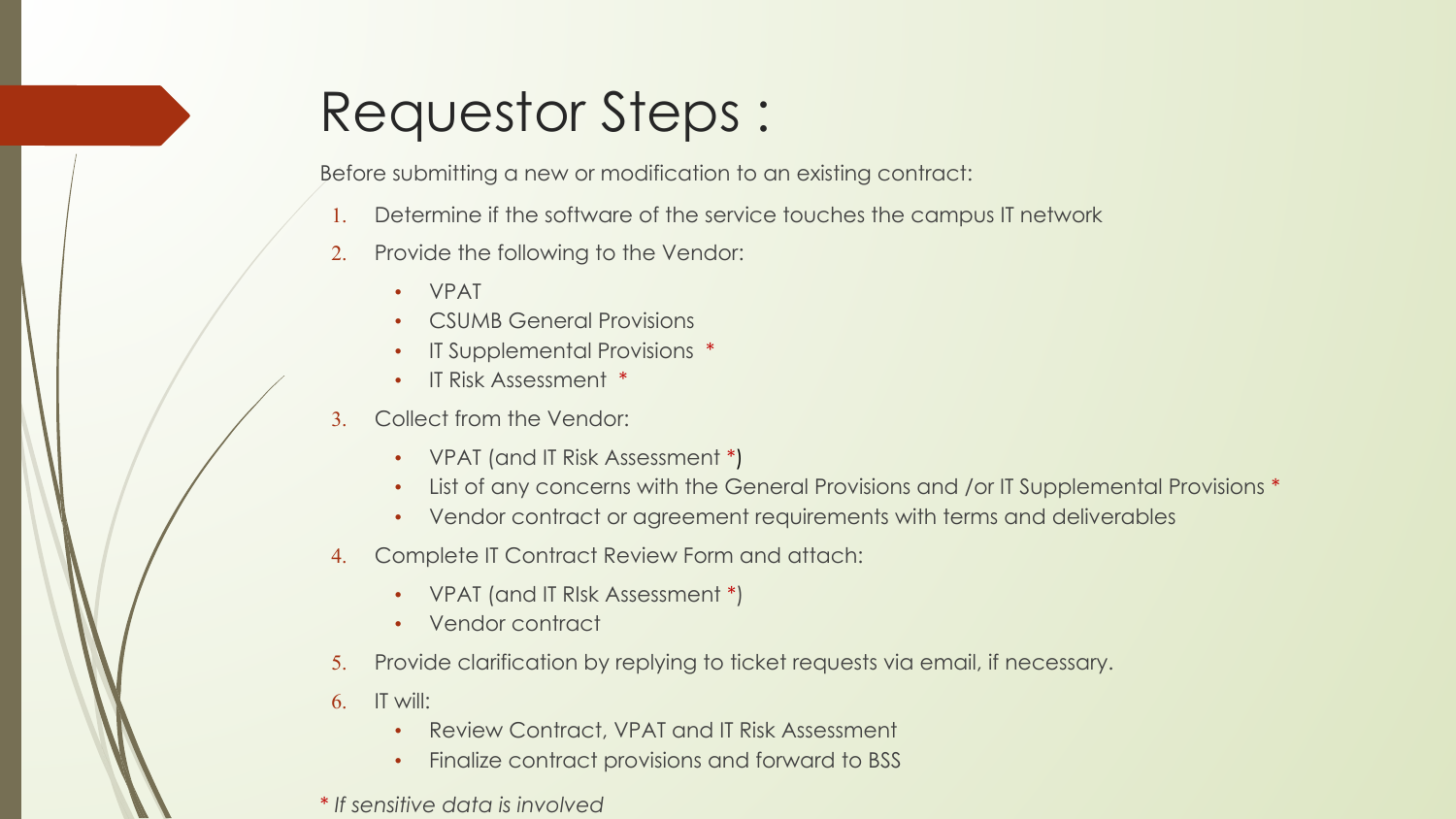### Security Awareness

- October is National Cyber-Security Awareness Month
	- Campus Security Awareness Campaign will Focus on Phishing, Phones, Passwords
- Physical Security (ICSUAM Policy 8080)
	- Don't Expose Yourself to Risk or Leave Your Property Unattended
	- Report Lost or Stolen Property and Campus ID Cards
- Security Training (ICSUAM Policy 8035)
	- SumTotal Transition from Skillport October 29
	- Data Security and FERPA
- Records Retention and Disposition EO1031
	- https://www.calstate.edu/recordsretention/
- PCI (ICSUAM Policy 8090)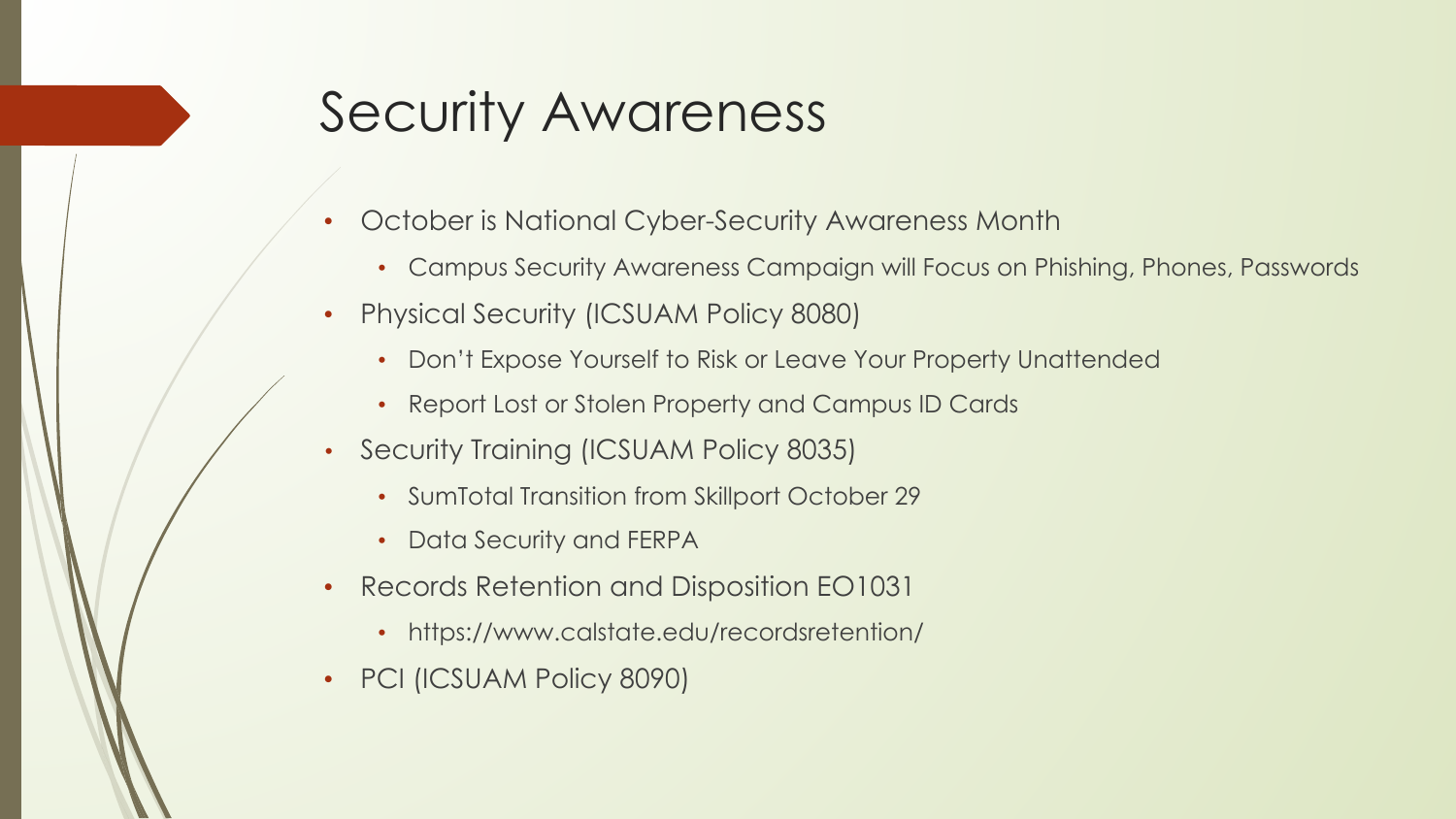## IT Project Prioritization Process

- What is a Ticket versus what is a Project?
- Why implement this process?
- Summary of new process
- Roles and Responsibilities
- Timeline:
	- Fall Intake (9/4 10/1/18)
	- Spring Intake (1/7 1/31/19)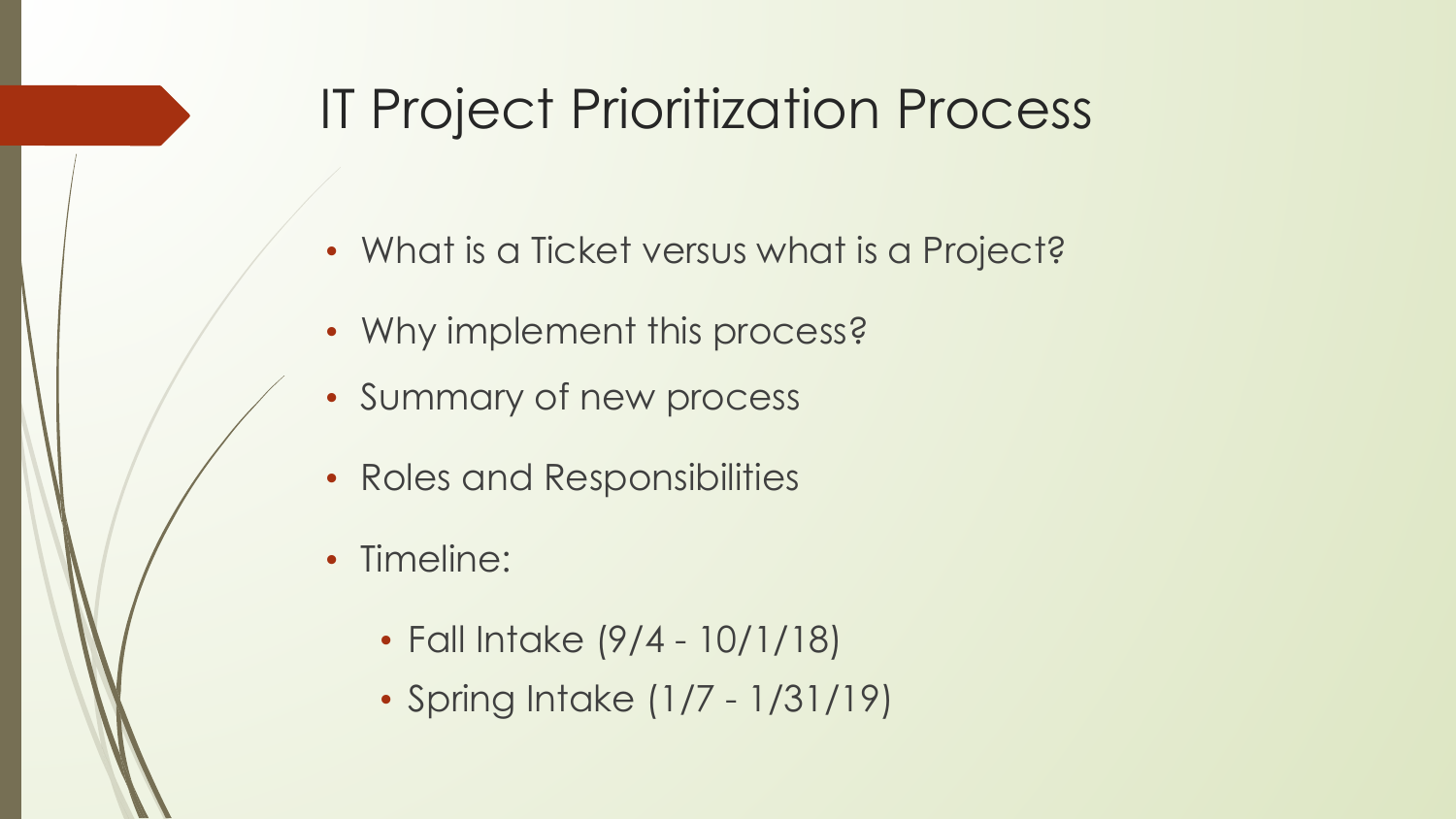# Does this apply to me?

### **[Service \(Ticket\)](https://csumb.teamdynamix.com/TDClient/Requests/ServiceCatalog):**

- Updates or changes to **existing services**.
- Examples include: update or modification to an existing service, fix software, hardware, voicemail, on-line report.
- Request using IT Ticket.

### [Projects](https://csumb.teamdynamix.com/TDClient/KB/ArticleDet?ID=60484):

- "A project is defined as a temporary endeavor undertaken to create a unique work product, service, or result" and is "an effort of work that is estimated to require a minimum of 24 human resource hours to complete."
- Is it a **new service**? (e.g. new contract management software).
- Does it have a start and an end? (e.g. Onboard new department in OnBase so department can use workflow).
- Not Sure? Ask PMO staff ([IT\\_PMO@csumb.edu](mailto:IT_PMO@csmb.edu))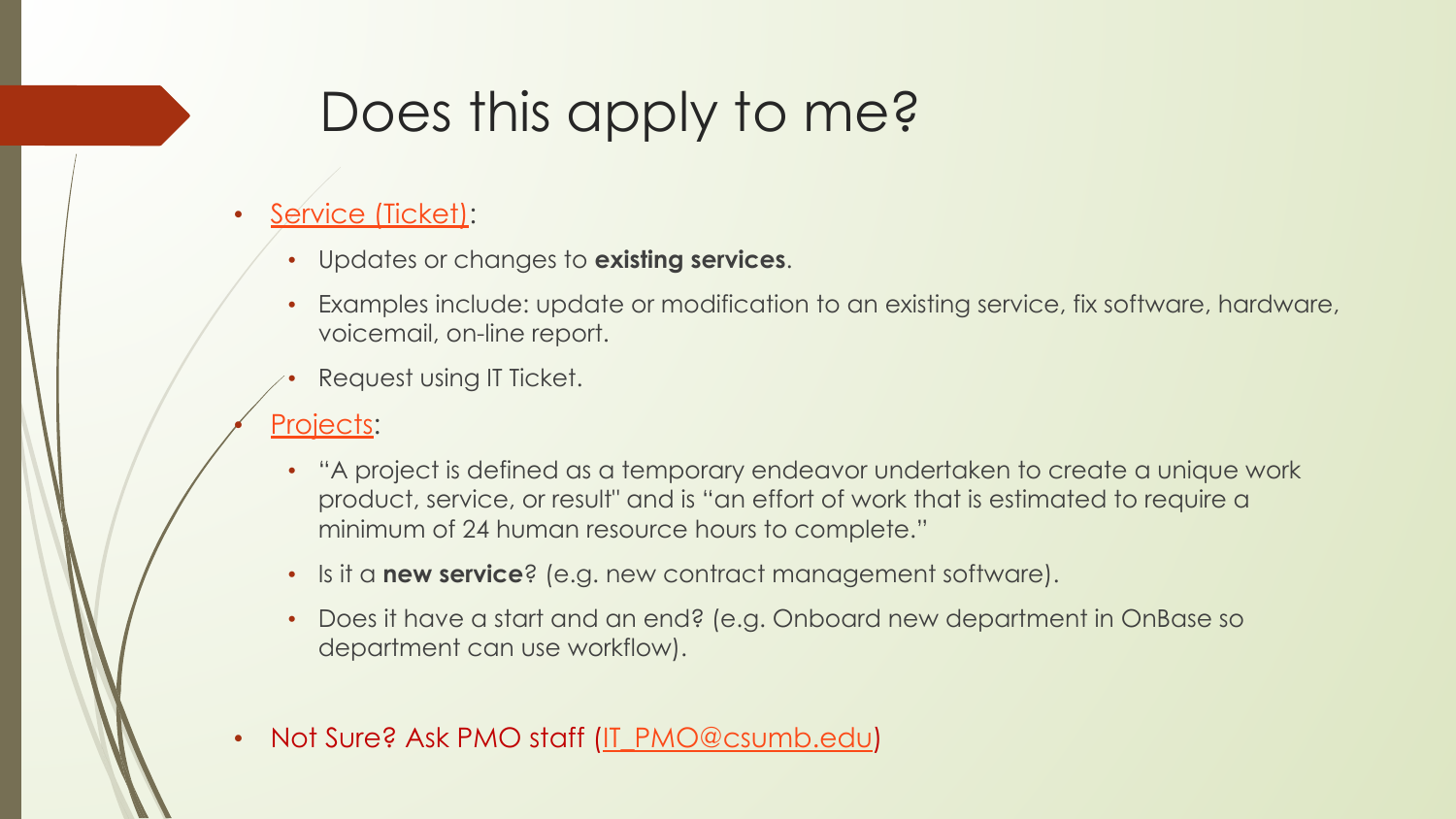## Summary of New Process

- Two Intake Cycles for new projects (fall and spring)
- Submittal requirements:
	- TeamDynamix [Form](https://csumb.teamdynamix.com/TDClient/Requests/ServiceDet?ID=29506)
	- Completed **Scope**
	- MPP/VP approval
- Project proposals are [scored using rubric](https://drive.google.com/file/d/1Feb7CSQAXiyREI5zY0Tj9NxTtAbTm13W/view?usp=sharing) by the IT Project Steering Committee
- Resources and timelines are estimated by the PMO
- Scored projects are reviewed by the Cabinet and approved/denied
- Funding is identified
- Approved projects are implemented (spring and fall)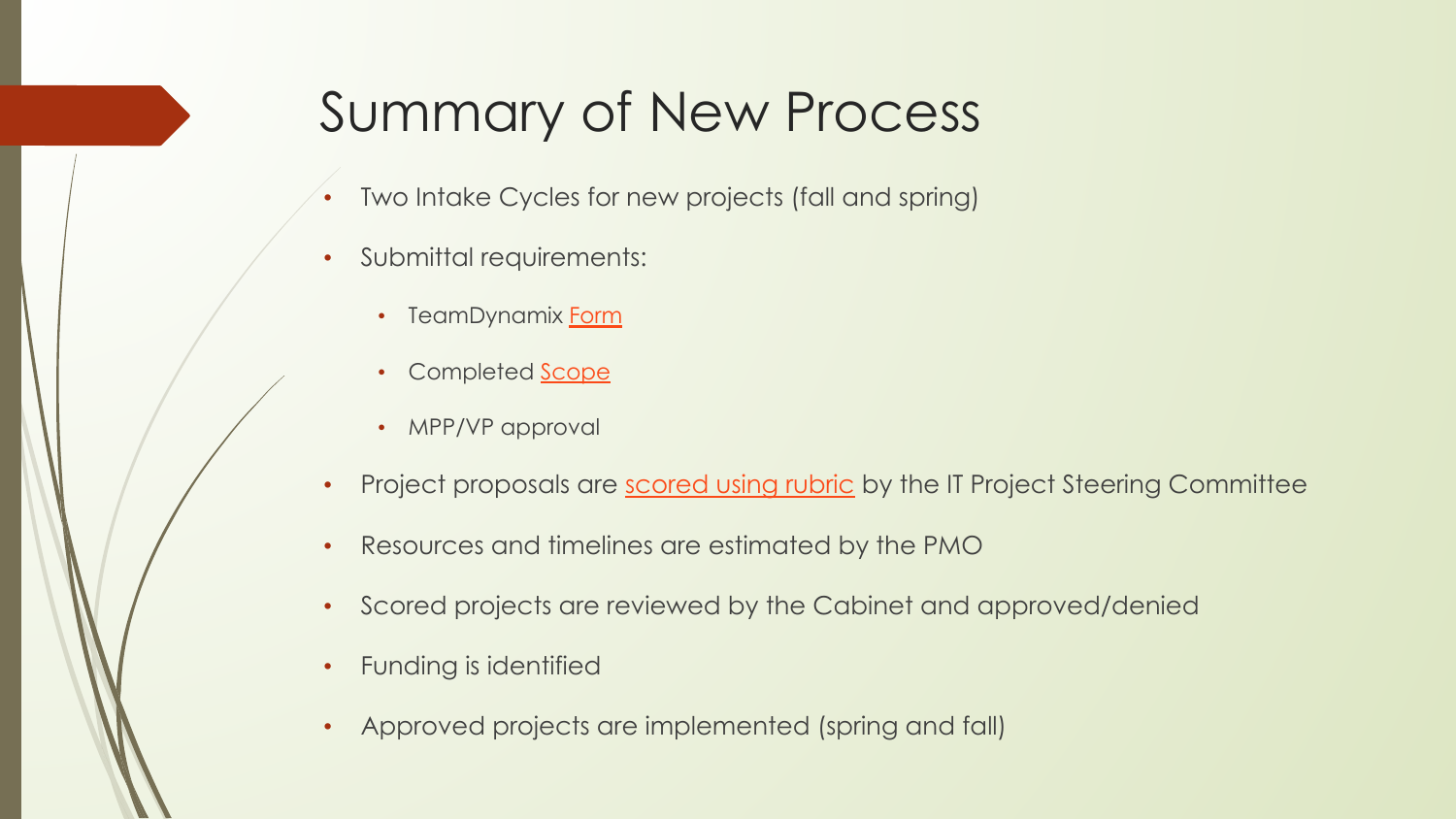## Why Implement a New Process?

- Create a transparent decision-making process
- Ensure that projects necessary to achieve strategic goals get priority
- Collaboration across campus
- Ensure that limited staff time is allocated to high priority projects
- Thoughtful planning and resource allocation for identified projects
- Public reporting of project decisions and status
- Improve workflow, efficiency and project deliverables.
- Mitigate unapproved requests, first-come, first-served or over-committing staff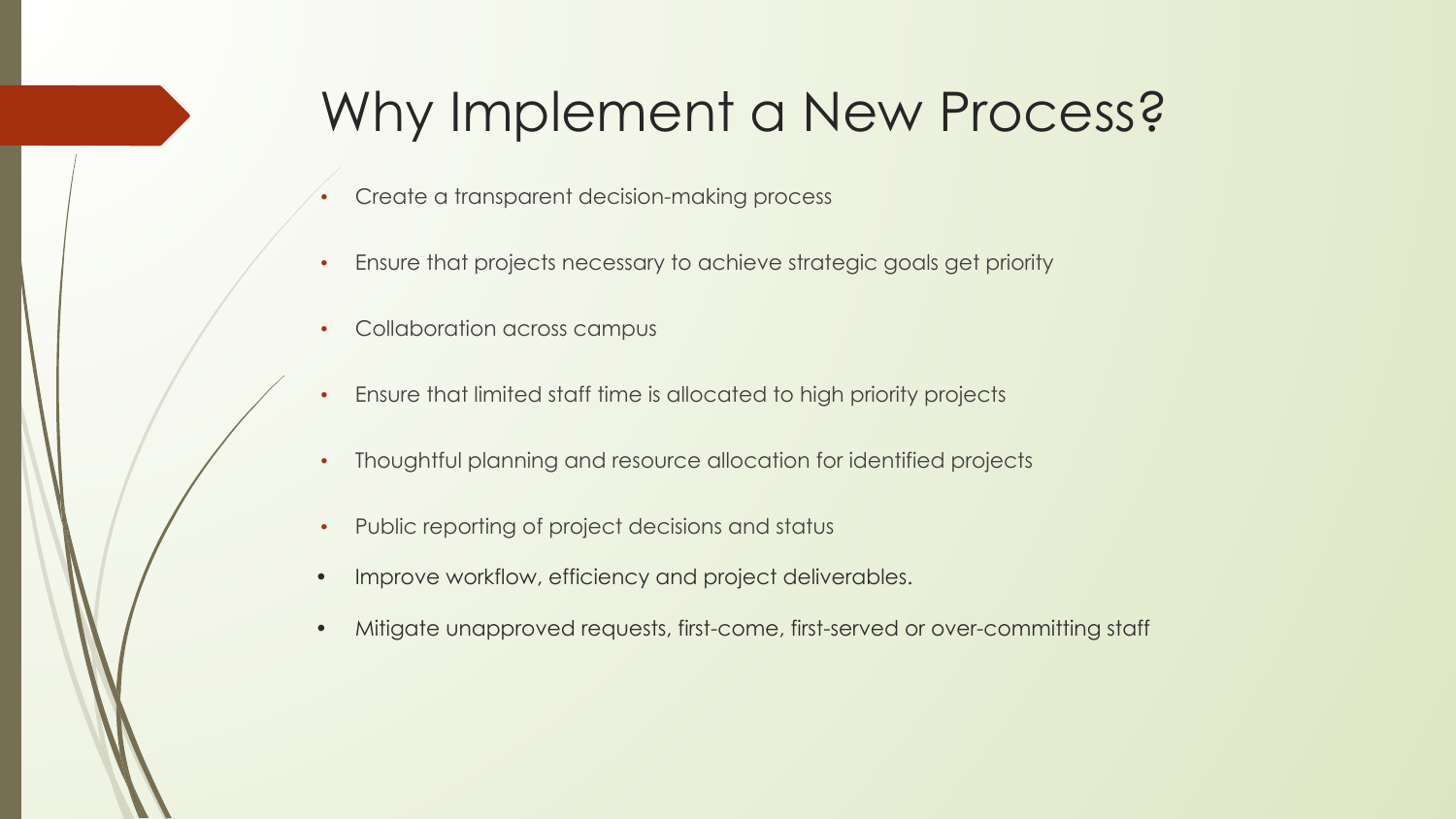### When to Submit a Project Request to IT

- FRSS review with SIS first
- Finance & University Personnel review with ASM first
- Request a Pre-Meeting with the PMO to discuss first
- Submit project approach is approved by appropriate MPP / VP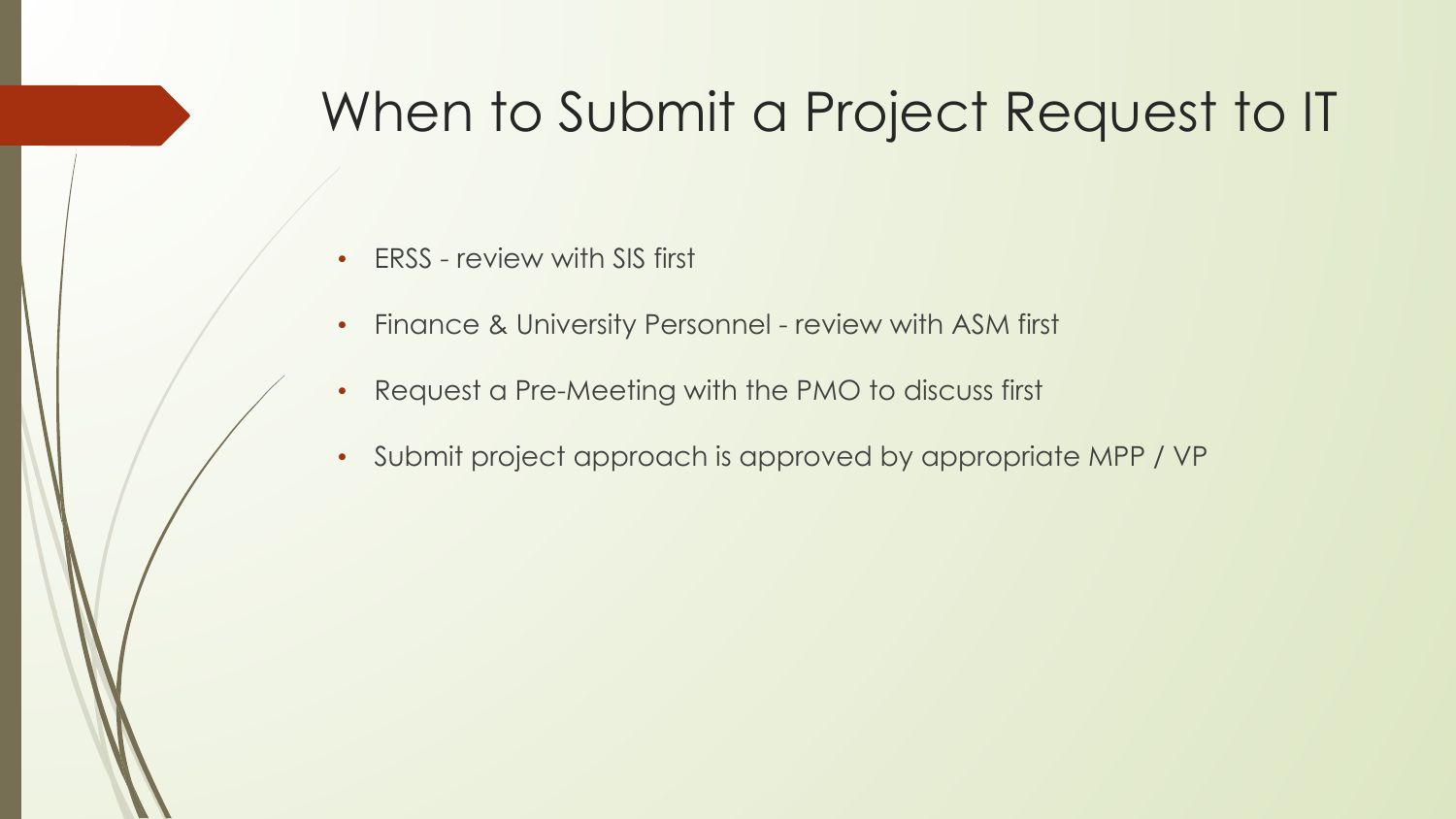## Roles and Responsibilities

- **• Everyone** Think strategically about department direction and what information resources may be required in the next 6-12 months to achieve initiative.
- **• Department staff**  discuss future project plans internally and work out details with technical resources (SIS, ASM, IT).
- **• SIS & ASM**
	- Work with departments and identify projects that are internal and which will require IT resources.
	- Submit Project Requests for portions of larger projects that require significant IT resources.
- **• PMO**
	- Pre-meetings
	- Manage project intake process
	- Project management for all approved projects
- **• KB Article:** <https://csumb.teamdynamix.com/TDClient/KB/Edit?ID=61539>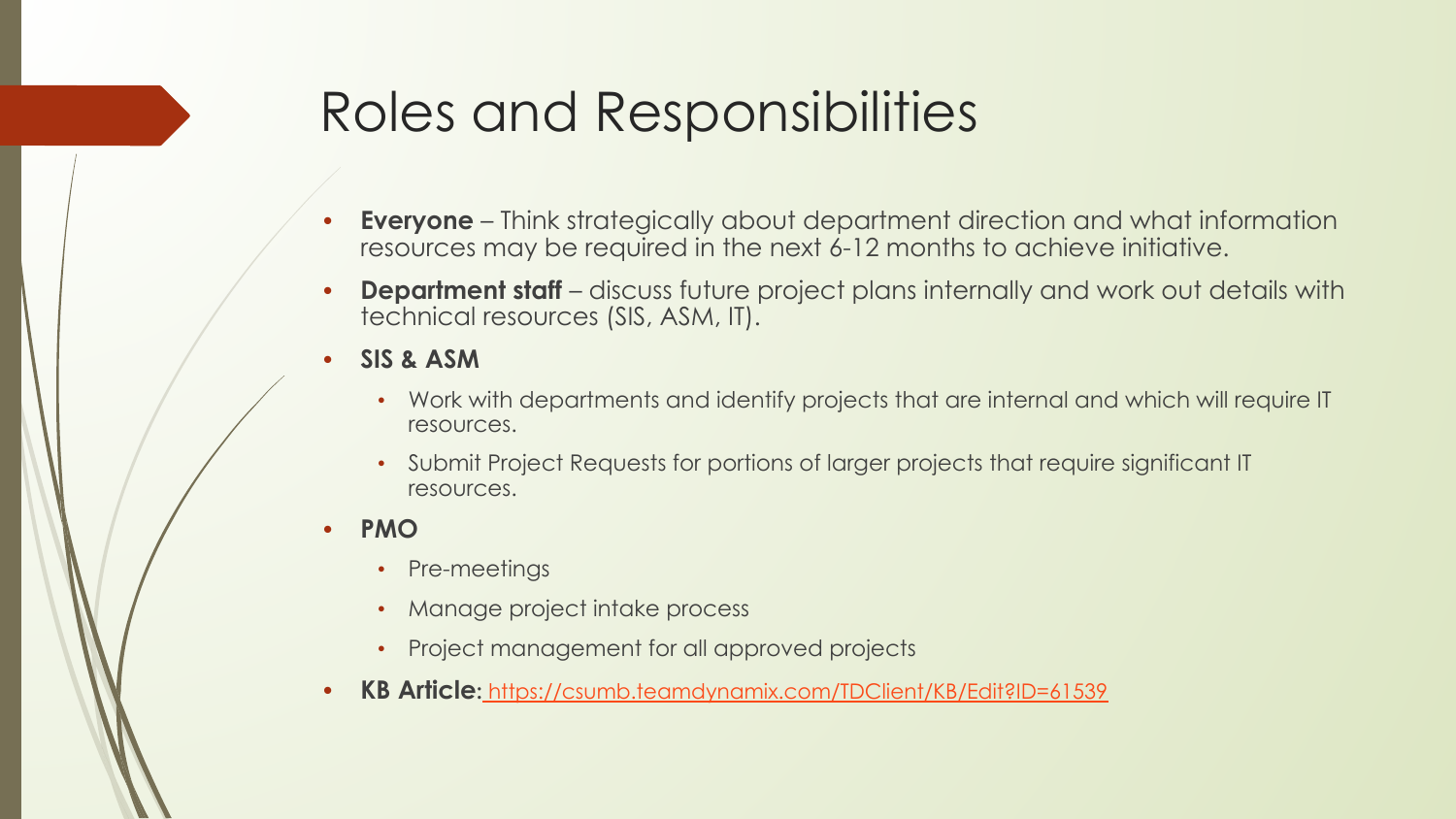### **Timeline**

- 9/4 10/1/18 Project Intake Period
- 10/1 10/22/18 Projects reviewed by PMO, Requestors and technical staff
- 10/29 11/16/18 Projects scored by IT Project Steering Committee
- 12/10 12/21/18 Cabinet Review and approval
- 1/7/19 Project implementation

### NOTE:

Some small projects (e.g. relating to OnBase that do not require Cabinet approval may be scheduled earlier, if staffing is available).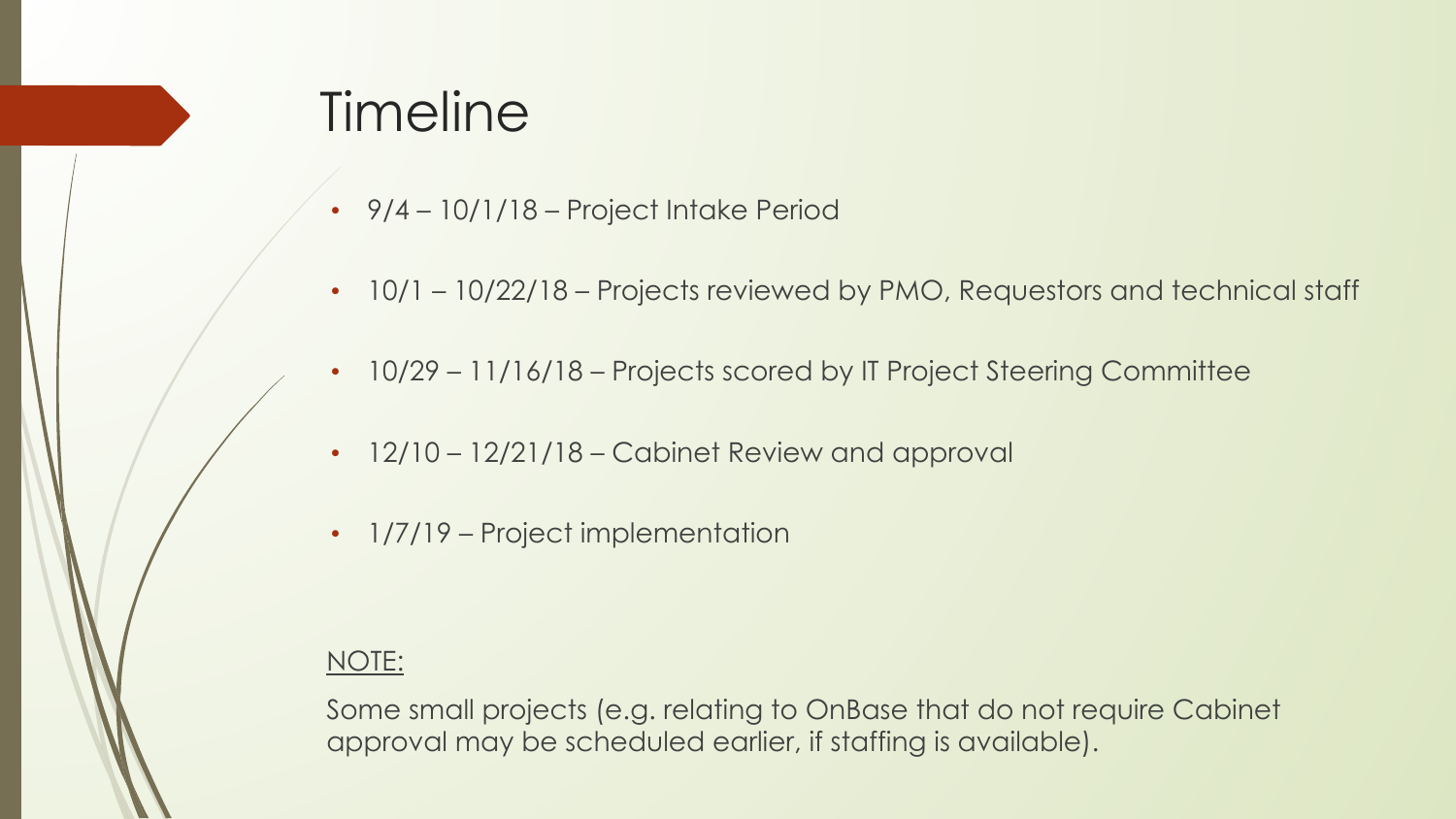## IT Ticketing System Update

- [Navigation](https://csumb.edu/#dashboard)
- Searching for correct ticket
- My Favorites
- [Ticket Requests](https://docs.google.com/document/d/1lXOXSJRXBwvhRcIXvsm8ktGsb8h7jGkDTKDTRFojU1A/edit?usp=sharing)
- Questions: IT\_PMO@csumb.edu